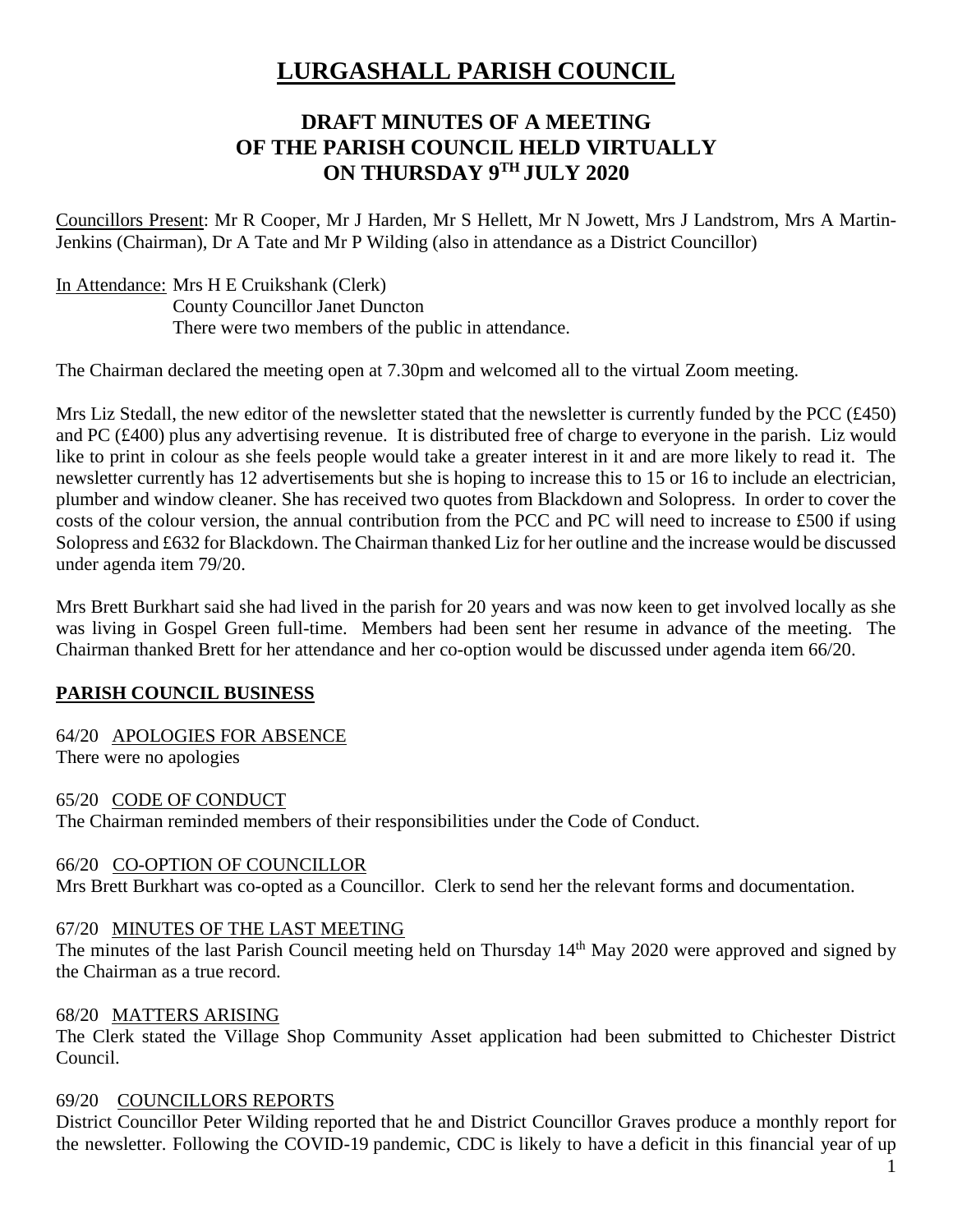to £8million which is mainly due to a loss in car parking revenue, business rates and gym/health club income. The Government has announced a rescue package to help Councils who have suffered a loss of income due to COVID-19 but we are waiting for the details. CDC expect that some of their revenue streams such as parking charges will never fully recover to pre-COVID levels, and so are implementing a recovery strategy. This will look at efficiency savings and a potential reduction in some non-statutory services to enable CDC to balance its budget in the medium term.

Any queries of a District nature, please do not hesitate to contact Peter Wilding on [pwilding@chichester.gov.uk](mailto:pwilding@chichester.gov.uk)

County Councillor Janet Duncton reported on the following:

- South Downs National Park has a new Chairman, Ian Phillips and Deputy-Chair, Vanessa Rowlands.
- The WSCC rangers are now back working again.
- WSCC has had no full actual meetings since February, all meetings since had been virtual. A Governance meeting is planned for 17<sup>th</sup> July.
- There have been no Co-vid cases for three weeks now until this week when there were only 1 or 2 confirmed cases.
- There is an additional £15m for county-wide pothole repairs. Repairs to Shillinglee, Roundhurst, Tennysons Lane and Hillgrove are due on 27<sup>th</sup> July.

Any issues of a County nature then please do not hesitate to contact Janet Duncton on [janet.duncton@westsussex.gov.uk](mailto:janet.duncton@westsussex.gov.uk) or 01798 342528.

### 70/20 FINANCE

The Clerk had previously distributed Appendix 3a and b which included:

- a) A statement of the position of the Council's bank accounts as at  $2<sup>nd</sup>$  July 2020 incorporating details of cheques which needed to be issued, and for which approval was sought.
- b) Budget Monitoring sheet as at  $2<sup>nd</sup>$  July 2020,

The Council's current financial position at £28,249, bank account and budget monitoring sheet were noted. The members duly approved the payments for Mrs H E Cruikshank (Clerk's May & June 2020 Salary & Expenses) @ £745 and Playsafety Ltd (Annual Inspection) @ £82. The payment for the allotment gate at £300 was also authorised for when the works had been carried out.

# 71/20 PLANNING

The Clerk had previously distributed Appendix 4. Mr Wilding commented upon the following applications;

# PLANNING APPLICATIONS DISCUSSED SINCE THE LAST PC MEETING

#### SDNP/20/01754/LIS

#### 1 Quell Cottage, Quell Lane, Lurgashall GU27 3BW

Amendments to an existing approval under ref SDNP/17/00020/LIS to include the realignment to the wall to the first floor bathroom, realignment of the steel portal frame at first floor, insertion of york stone paving to hearth at ground floor, insertion of limecrete floor to the outshut, to include lifting, recording and reinstatement of the existing brick paviours.

#### SDNP/20/02010/HOUS

Sybs Farm Jobsons Lane Windfall Wood Common Lurgashall GU27 3BX Alterations to garden store to form summer house.

SDNP/20/01974/HOUS The Quell Lane Lurgashall GU27 3BW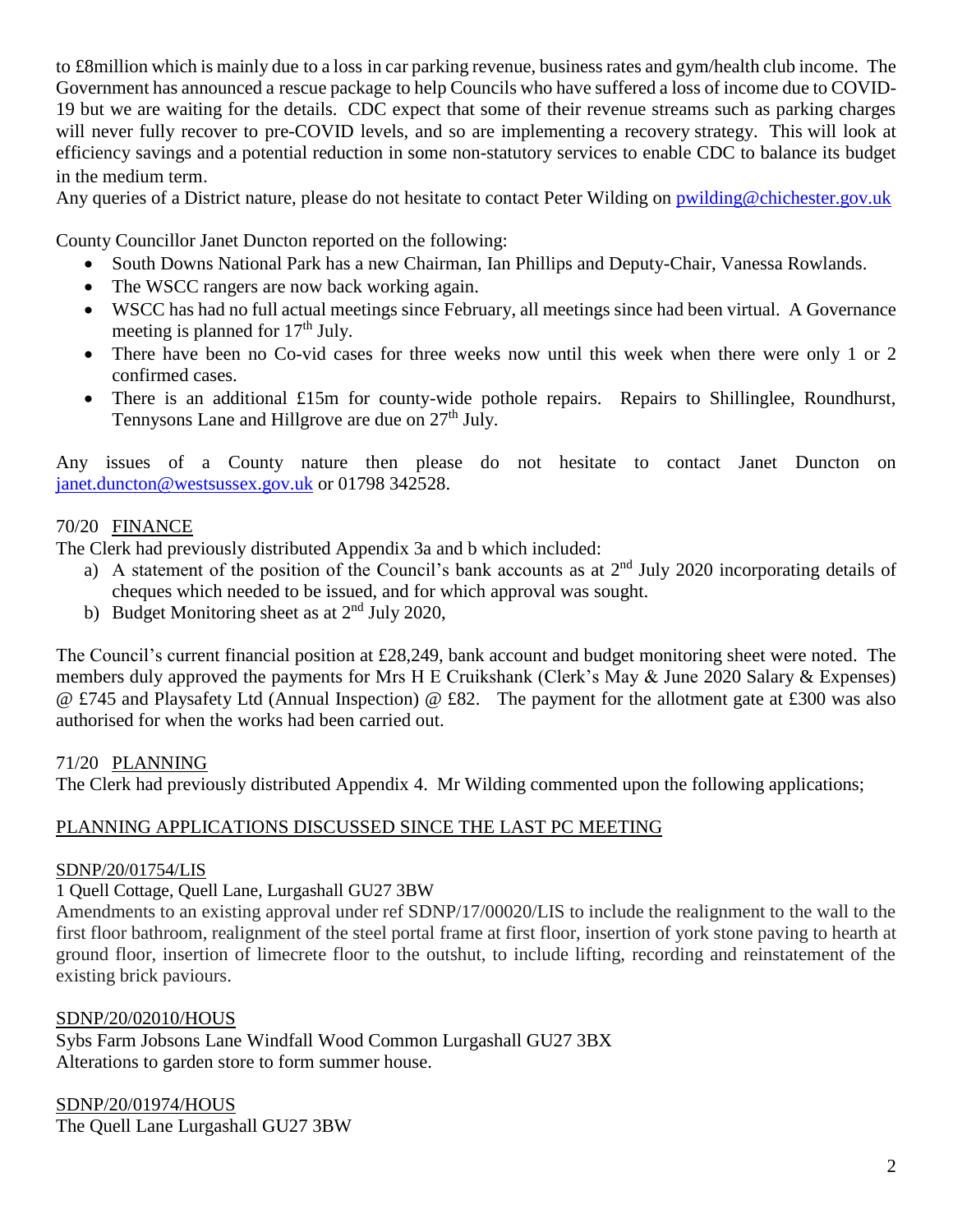Demolition of existing garage at The Quell and construction of a new garage building and area of hardstanding including space for internal & external parking, storage room, provision for electric charging points and photovoltaics on the new flat roof.

#### SDNP/20/01658/FUL

Old Hearne Farm Jays Lane Lurgashall Haslemere West Sussex GU27 3BL Ground mounted solar array for use with adjacent dwelling.

#### SDNP/20/02302/LIS

Sybs Farm Jobsons Lane Windfall Wood Common Lurgashall GU27 3BX

Remove modern internal partitions to bedroom 1, remove modern internal partitions and first floor bathroom to form bedroom 3, replace modern staircases, undertake alterations to bathroom 1 and replace the current electric under floor heating with new under floor heating system.

#### SDNP/20/02335/LDE

High Hampstead High Hamstead Lane Lurgashall Petworth West Sussex GU28 9EX Use as additional staff accommodation in conjunction with the lawful mixed use of High Hampstead for holiday lets and/or for residential vocational courses.

#### SDNP/19/05684/HOUS

Hazards High Hamstead Lane Lurgashall GU28 9ET Two floor extension, replacement garden room, minor annex and general alterations

#### SDNP/20/01665/FUL and SDNP/20/01666/LIS

Dickhurst Farm Petworth Road Lurgashall GU27 3BG Change of use of redundant agricultural barn to residential use and demolition of modern agricultural farm buildings.

#### SDNP/20/02519/CND

#### Castle Copse Fernden Lane Lurgashall GU27 3BS

Alterations, overhang roof extension and change of use of existing staff accommodation for use as a dwelling for an equestrian worker - (variation of condition 4 of planning permission SDNP/13/02283/FUL - (variation to condition specifying that the occupation of the dwelling shall be limited to an equestrian worker employed in connection with Al Waha Arabian Stud, Castle Cops, Fernden Road, or a widow or widower of such a person, and to any resident dependants.)

#### SDNP/20/01893/HOUS

Whitewell House, Dial Green, Lurgashall GU28 9HA First Floor side extension

# DECISIONS RECEIVED FROM CDC/SDNPA SINCE THE LAST PC MEETING

SDNP/20/01265/HOUS Dial House Dial Green Lane Lurgashall GU28 9HA A small ground floor extension to the side of the property. Decision: Approved

SDNP/20/01422/TCA Bishops Cottage 164 High Hamstead Lane Lurgashall GU28 9ET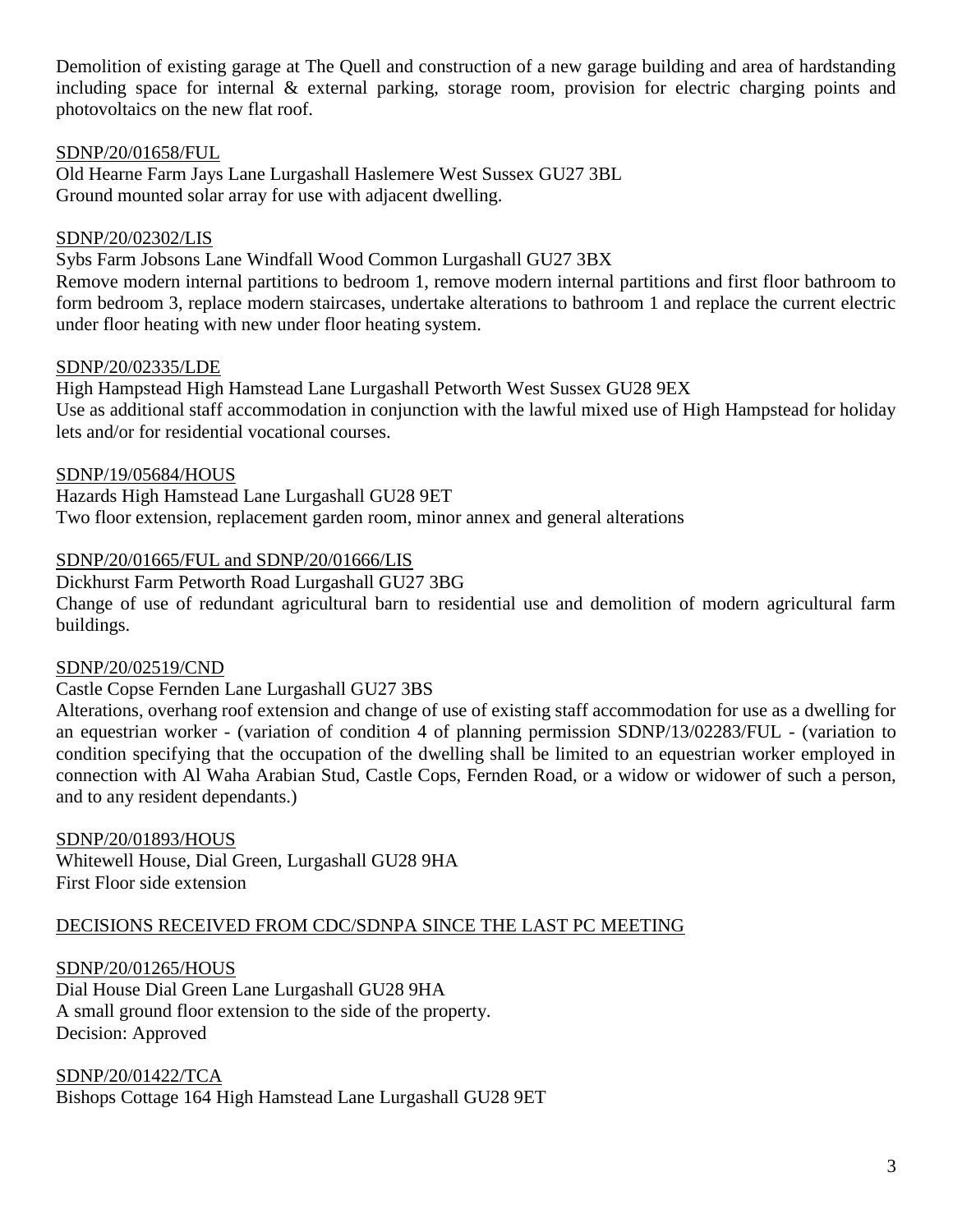Notification of intention to remove lowest 2 no. limbs on western sector and remove lowest 1 no. limb on eastern sector on 1 no. Scots Pine tree (T1). Remove lowest 2 no. limbs on western and eastern sectors on 1 no. Scots Pine tree (T2) Decision: Raise no objection

SDNP/20/01607/HOUS

Jays Farm Jays Lane Lurgashall GU27 3BL Proposed single storey rear oak framed sunroom with roof lantern. Decision: Approved

SDNP/20/02246/DCOND Little Brockhurst Farm Dial Green Lane Lurgashall GU28 9HA Discharge of conditions 3, 4 and 6 of permission SDNP/19/05394/HOUS. Decision: Approved

#### 72/20 HIGHWAYS INCLUDING VILLAGE GREEN, OPERATION WATERSHED AND WINTER MANAGEMENT

Mr Cooper reported that the problem with the mower had been resolved for now. The contractor has done a good job of tidying up the Green. The Clerk to take photos of the damaged posts on the edge of the Green opposite Garden Cottage and report to WSCC Highways. Mrs Martin-Jenkins reported there had been a lot of rubbish dumped at the Village Hall carpark which had to be removed. Mr Cooper agreed to keep an eye on the area. The Clerk to chase Chichester District Council regarding progress over the new bin which is due to be installed at the Jubilee Field entrance.

Mr Cooper had almost finished checking all the parish grit bins to see whether they will need refilling by WSCC. The salt/grit audit needs to be completed by  $18<sup>th</sup>$  August. The grit bin by High Hamstead had been put back upright.

#### 73/20 RURAL AFFORDABLE HOUSING/COMMUNITY LAND TRUST (CLT)

Mr Hellett said there was nothing further to report.

#### 74/20 CLIMATE CHANGE

Mr Hellett said there was nothing further to report. The Clerk stated that Chichester District Council had appointed a new Climate Change Officer, Andrea Smith.

#### 75/20 PLAYGROUND

Mr Cooper and Dr Tate had repaired the playground gate as some slats were broken. The annual inspection had been carried out and the ROSPA report received. The Clerk to print off a copy for Mr Cooper so he could take a look in detail but the equipment as usual has been identified as medium risk due to its age. He said that the fencing needs looking at as there are a few loose rails and the equipment will need painting at some stage. The contractor continues to cut the grass. The playground continues to stay closed due to Co-vid due to the rules and regulations which need adhering to in order to open it safely.

#### 76/20 ALLOTMENTS

Mrs Landstrom reported that the allotments were full with an allocated plot for bees and she was now running a waiting list. It was agreed priority should be given to any Lurgashall parishioners on the waiting list. She said that the new gate would be installed over the next few weeks and the stopcock on the main tap would be replaced in due course.

#### 77/20 RIGHTS OF WAYS